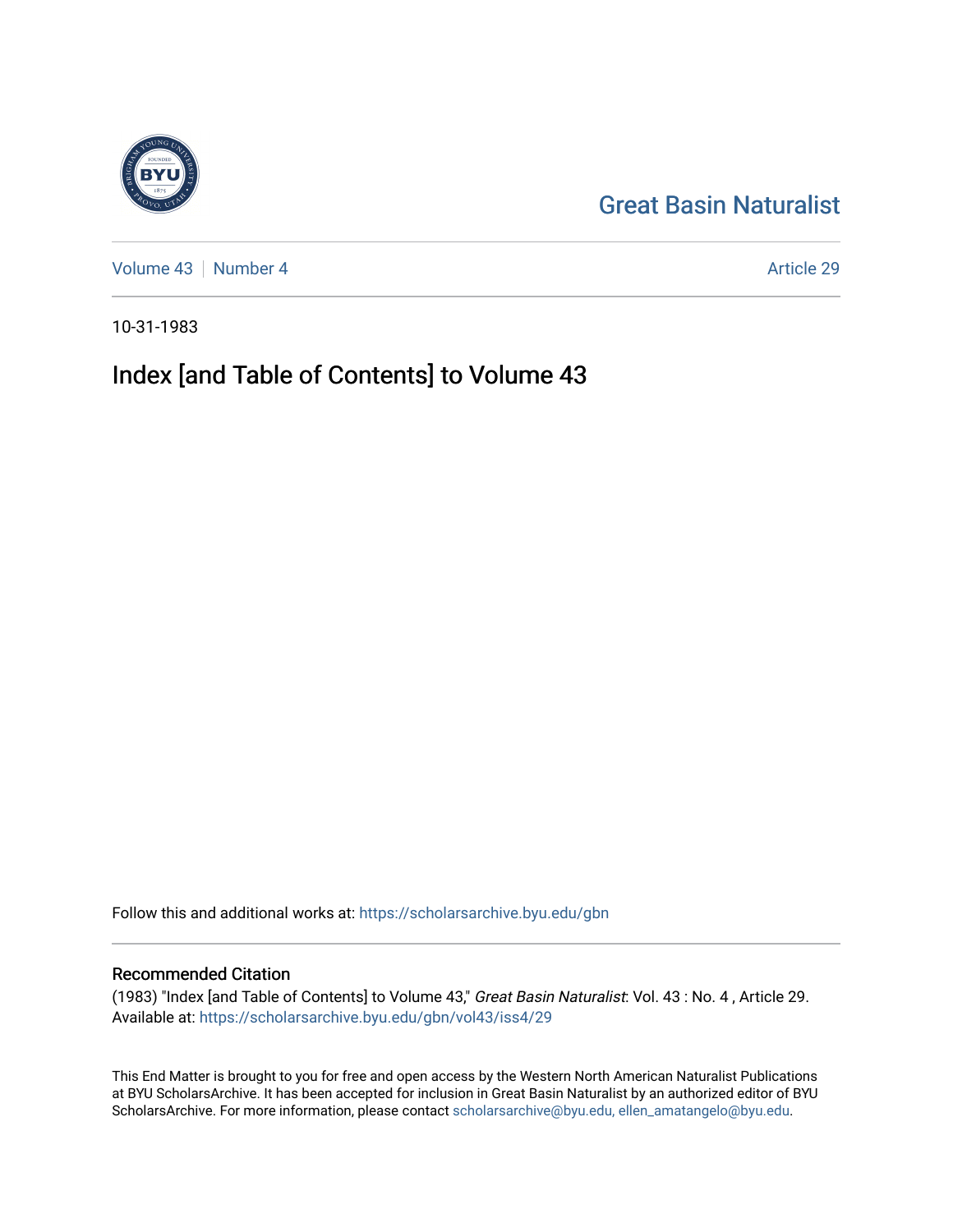# The Great Basin Naturalist

VOLUME 43, <sup>1983</sup>

Editor: Stephen L. Wood



Published at Brigham Young University, by BRIGHAM YOUNG UNIVERSITY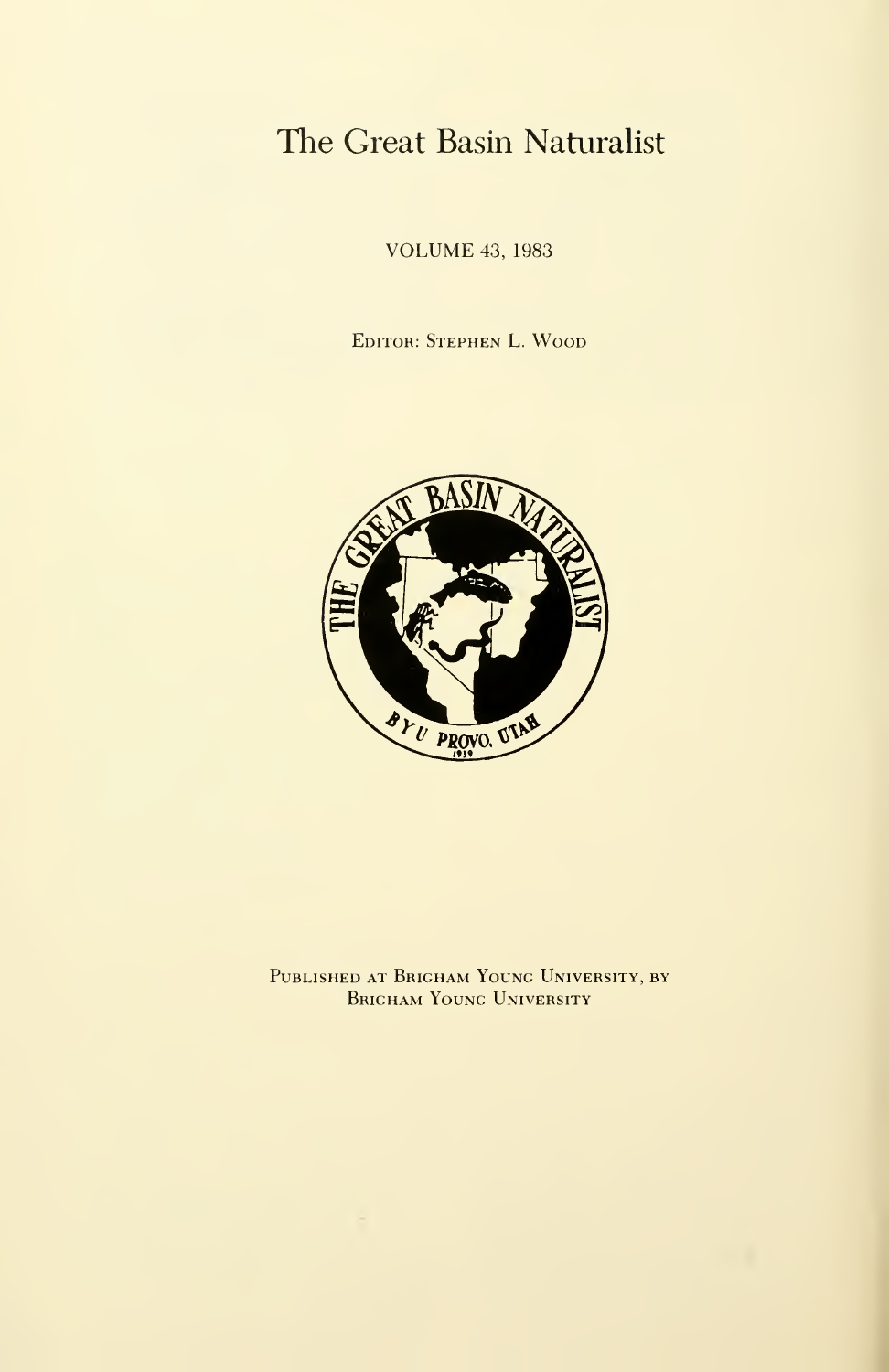#### TABLE OF CONTENTS Volume 43 Number <sup>1</sup> - January 31, 1983

| Life history of the Lahontan cutthroat trout, Salmo clarki henshawi, in Pyramid Lake,   |  |
|-----------------------------------------------------------------------------------------|--|
| Nevada. William F. Sigler, William T. Helm, Paul A. Kucera, Steven Vigg, and            |  |
|                                                                                         |  |
| A review of the genus Soliperla (Plecoptera: Peltoperlidae). Bill P. Stark<br>30        |  |
| A bibliography of Colorado vegetation description. William L. Baker<br>45               |  |
| Evaluation of a program to control hydatid disease in central Utah. Ferron L. Andersen, |  |
| 65                                                                                      |  |
| Influence of cryptogamic crusts on moisture relationships of soils in Navajo National   |  |
| 73                                                                                      |  |
| 79                                                                                      |  |
| 88                                                                                      |  |
| Floristics of the upper Walker River, California and Nevada. Matt Lavin<br>93           |  |
| Agropyron arizonicum (Gramineae: Triticeae) and a natural hybrid from Arizona. Grant    |  |
| -131                                                                                    |  |
| Species composition, distribution, and phytosociology of Kalsow Prairie, a mesic        |  |
| -137                                                                                    |  |
| Deer mouse, Peromyscus maniculatus, and associated rodent fleas (Siphonaptera) in the   |  |
| arctic-alpine life zone of Rocky Mountain National Park, Colorado. R. B. Eads and       |  |
| 168                                                                                     |  |
| Food of larval Tui chubs, Gila bicolor, in Pyramid Lake, Nevada. David L. Galat and     |  |
| 175                                                                                     |  |

# Number 2 - April 30, 1983

| Haplopappus crispus and H. zionis (Asteraceae): new species from Utah. Loran C.        |     |
|----------------------------------------------------------------------------------------|-----|
|                                                                                        | 358 |
|                                                                                        |     |
| New taxa in Thelesperma and Townsendia (Compositae) from Utah. Stanley L. Welsh  369   |     |
| New Haplopappus variety in Utah (Compositae). Stanley L. Welsh and Frank J. Smith  371 |     |
| New species of Hymenoxys and Perityle (Compositae) from Utah. Stanley L. Welsh and     |     |
|                                                                                        |     |
| New variety of Stephanomeria tenuifolia (Compositae) from Utah. Sherel Goodrich and    |     |
|                                                                                        |     |

## Number 3 - July 31, 1983

| A re-evaluation of the postglacial vegetation of the Laramie Basin, Wyoming-Colorado.      |  |
|--------------------------------------------------------------------------------------------|--|
| Deborah L. Elliott-Fisk, Betty S. Adkins, and Jeanine L. Spaulding  377                    |  |
| Comparative life history and floral characteristics of desert and mountain floras in Utah. |  |
|                                                                                            |  |
| Flora of the Lower Cretaceous Cedar Mountain Formation of Utah and Colorado, part          |  |
| I. Paraphyllanthoxylon utahense. G. F. Thayne, W. D. Tidwell, and W. L. Stokes  394        |  |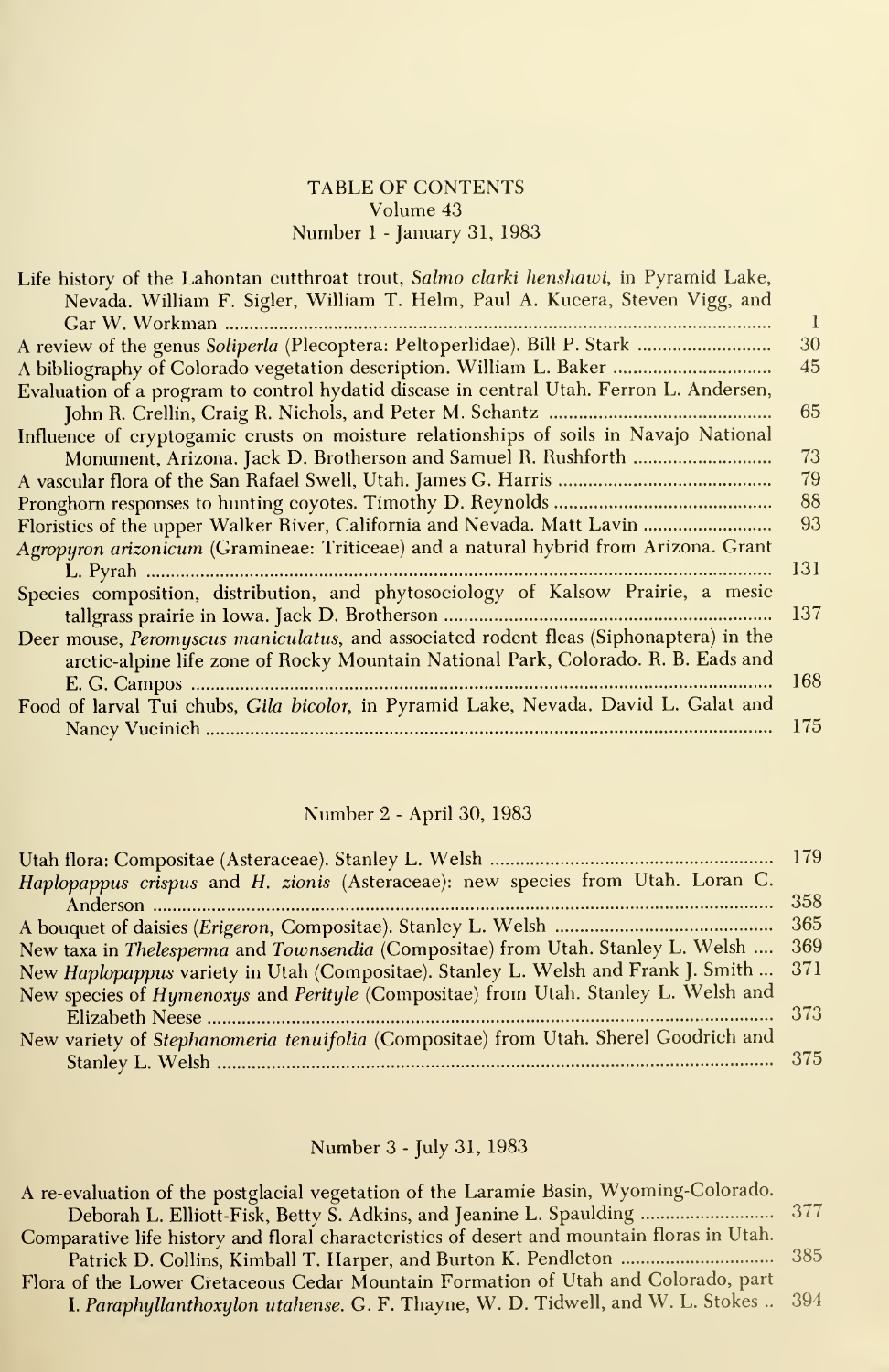| Aculeata Hymenoptera of Sand Mountain and Blow Sand Mountains, Nevada. R. W.            | 403 |
|-----------------------------------------------------------------------------------------|-----|
| Status and life history notes on the native fishes of the Alvord Basin, Oregon and      | 409 |
|                                                                                         | 421 |
|                                                                                         |     |
| Winter food habits of cougars from northeastern Oregon. Chris Maser and Ronald S.       |     |
|                                                                                         | 425 |
| A new species of Penstemon (Scrophulariaceae) from the Uinta Basin, Utah. Elizabeth     |     |
|                                                                                         | 429 |
| A comparative study of coyote food habits on two Utah deer herds. Jordan C. Pederson    | 432 |
| A small carnivore survey technique. Tim W. Clark and Thomas M. Campbell III             | 438 |
| Evaluation of Draba oligosperma, D. pectinipila, and D. juniperina complex              |     |
|                                                                                         | 441 |
| Presence of maxillary canine teeth in mule deer in Utah. Jordan C. Pederson             | 445 |
|                                                                                         |     |
| Comparative successional roles of trembling aspen and lodgepole pine in the Southern    |     |
|                                                                                         | 447 |
| Differential utilization of bat boxes by house wrens (Troglodytes aedon). Hal L. Black  | 456 |
| Plant and soil relationships in two hydrothermally altered areas of the Great Basin. N. |     |
|                                                                                         | 457 |
| Plasticity and polymorphism in seed germination of Mimulus guttatus                     |     |
|                                                                                         | 470 |
| Predatory behavior of larval Ambystoma tigrinum nebulosum on Limnephilus                |     |
|                                                                                         | 475 |
| Notes on reproduction of the side-blotched lizard Uta stansburiana stansburiana in      |     |
| southwest Idaho. George Bakewell, Joseph M. Chopek, and Gary L. Burkholder              | 477 |
| Observations on alpine vegetation near Schoolroom Glacier, Teton Range, Wyoming.        |     |
|                                                                                         | 483 |
| Winter stomach contents of South Dakota badgers. E. Blake Hart and Michael Trumbo.      | 492 |
| A list of Utah spiders, with their localities. Dorald M. Allred and B. J. Kaston        | 494 |
|                                                                                         |     |

## Number 4 - October 31, 1983

| Alpine and subalpine wetland plant communities of the Uinta Mountains, Utah. George        |     |
|--------------------------------------------------------------------------------------------|-----|
|                                                                                            | 523 |
|                                                                                            | 531 |
| A mammalian humerus from the Upper Jurassic of Colorado. Donald R. Prothero and            |     |
|                                                                                            | 551 |
| Bats of the Colorado oil shale region. Robert B. Finley, Jr., William Caire, and Dallas E. |     |
|                                                                                            | 554 |
| New generic concepts in the Triticeae of the Intermountain Region: keys and                |     |
| comments. Mary E. Barkworth, Douglas R. Dewey, and Riley J. Atkins                         | 561 |
| Reproductive attributes of some Rocky Mountain subalpine herbs in successional             |     |
|                                                                                            | 573 |
| Applicability of the universal soil loss equation for southeastern Idaho wildlands. Mark   |     |
|                                                                                            | 579 |
| Winter stoneflies (Plecoptera) of New Mexico. Gerald Z. Jacobi and Richard W.              |     |
|                                                                                            | 585 |
| Daily and yearly movement of the Devil's Hole pupfish Cyprinodon diabolis Wales in         |     |
|                                                                                            | 592 |
| A revision of the genus Microrhopala (Coleoptera: Chrysomelidae) in America north of       |     |
|                                                                                            | 597 |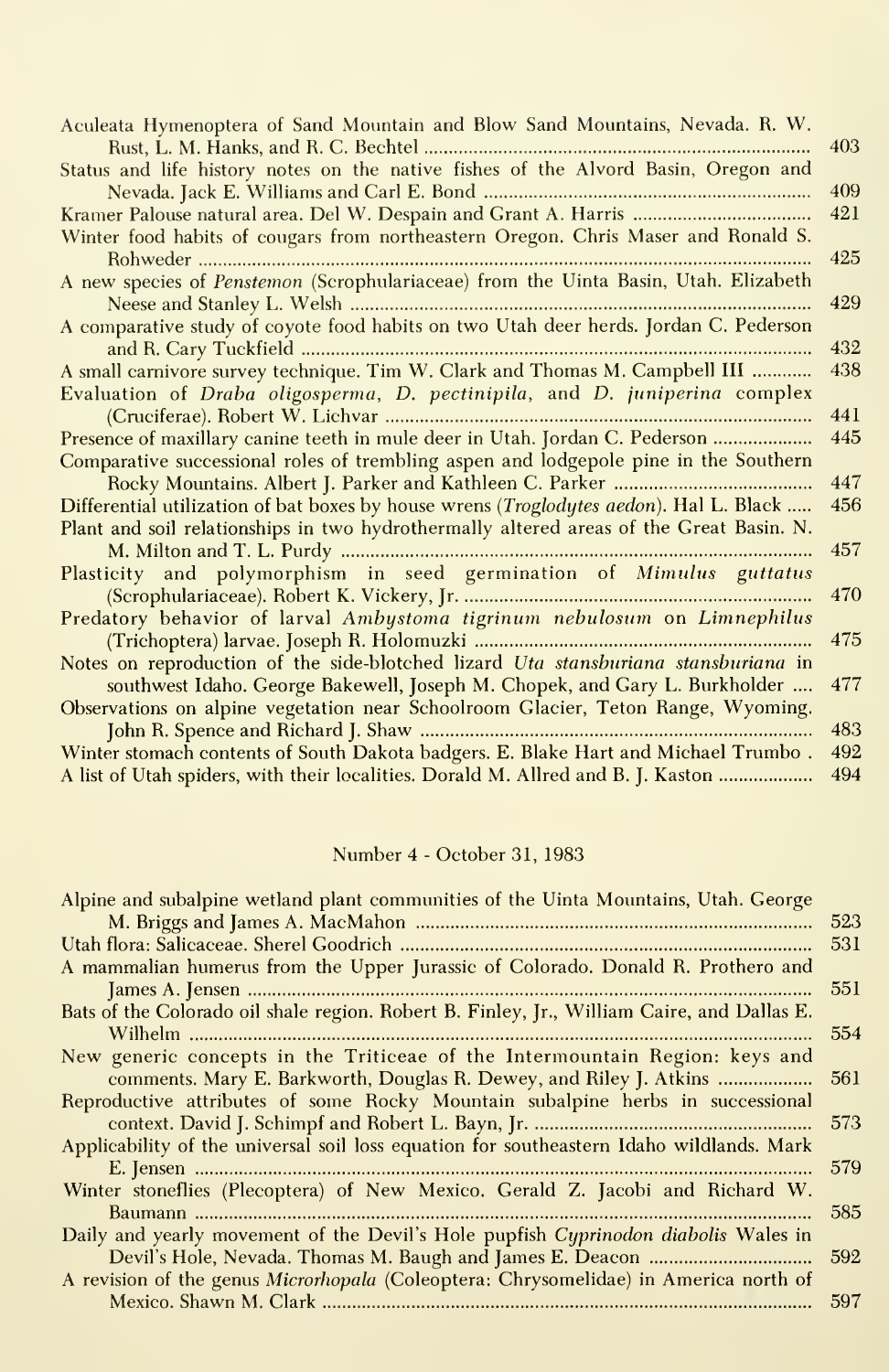|                                                                                        | 619 |
|----------------------------------------------------------------------------------------|-----|
| New synonymy and new species of American bark beetles (Coleoptera: Scolytidae), part   |     |
|                                                                                        | 647 |
| Plant community variability on a small area in southeastern Montana. James G.          |     |
|                                                                                        | 660 |
| New leafhopper species of Coelidia with a revised key and notes on homonymy and        |     |
| distribution (Homoptera: Cicadellidae, Coelidiinae). Mervin W. Nielson                 | 669 |
| Eye fluke (Diplostomum spathaceum) of fishes from the upper Salmon River near          |     |
|                                                                                        | 675 |
| Evaluation of varieties in Stanleya pinnata (Cruciferae). Robert W. Lichvar            | 684 |
| Some aspects of the presettlement vegetation of the Piceance Basin, Colorado. William  |     |
|                                                                                        | 687 |
| New variety of Opuntia basilaris (Cactaceae) from Utah. Stanley L. Welsh and           |     |
|                                                                                        | 700 |
| Vegetative types and endemic plants of the Bryce Canyon Breaks. Robert A. Graybosch    |     |
|                                                                                        | 701 |
| Seasonal growth of the Tui chub, Gila bicolor, in Pyramid Lake, Nevada. Joseph L.      |     |
|                                                                                        | 713 |
| Bird distributional and breeding records for southeastern Idaho, Utah, and adjacent    |     |
| regions. Clayton M. White, Herbert H. Frost, Dennis L. Shirley, G. Merrill Webb,       |     |
|                                                                                        | 717 |
| Birds of southwestern Idaho. Daniel A. Stephens and Timothy D. Reynolds                | 728 |
| New records for the vascular flora of Wyoming and Montana. Robert W. Lichvar,          |     |
|                                                                                        | 739 |
| Range extensions for two dwarf mistletoes (Arceuthobium spp.) in the southwest. Robert |     |
|                                                                                        | 741 |
| First nest records for the Plain Titmouse and Blue-gray Gnatcatcher in Wyoming. Scott  |     |
|                                                                                        | 747 |
| A new species of Thelesperma (Asteraceae) from Wyoming. Robert D. Dorn                 | 749 |
|                                                                                        | 751 |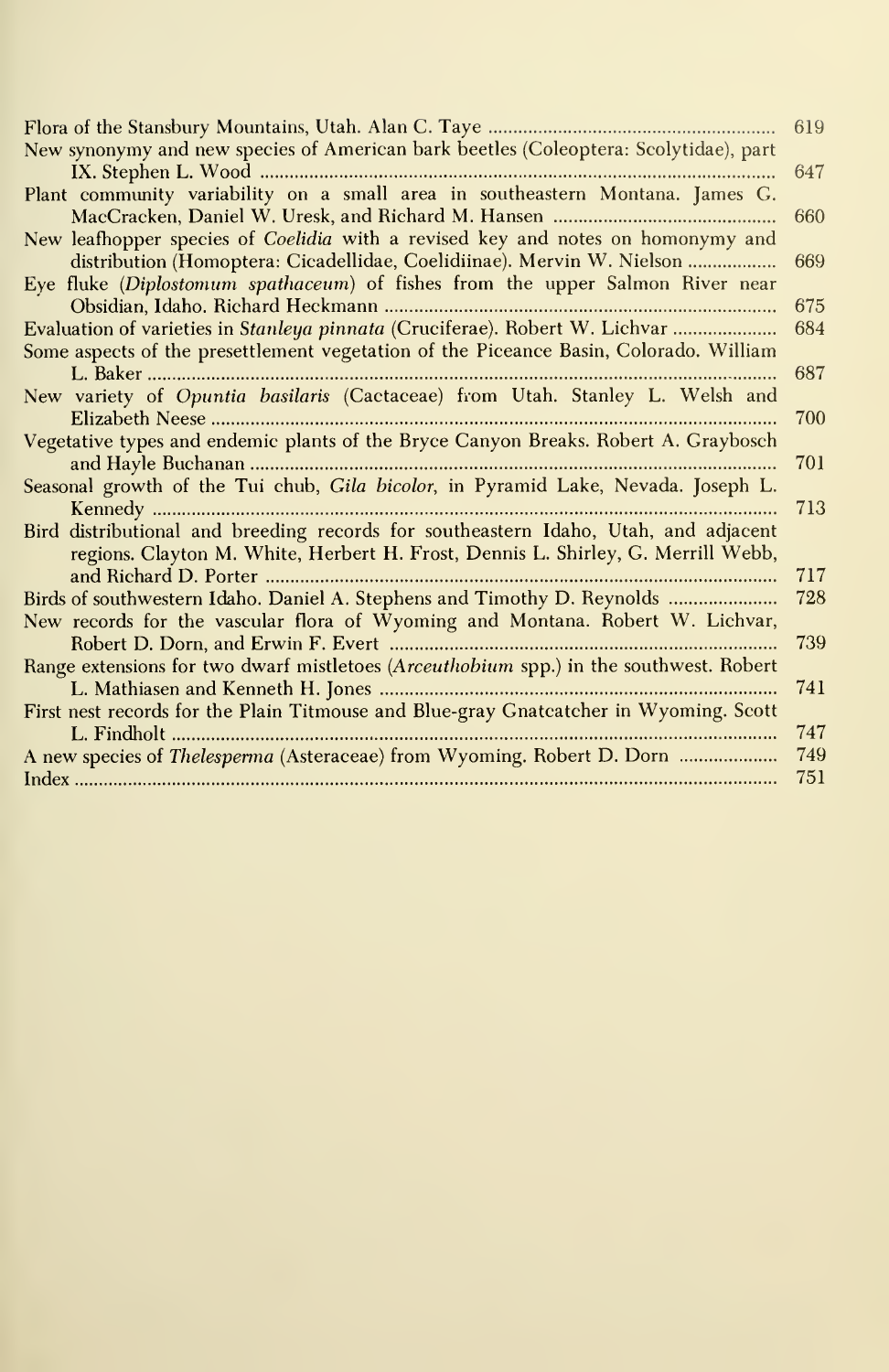#### INDEX TO VOLUME <sup>43</sup>

The genera and species described as new to science in this volume appear in bold type in this index.

- A bouquet of daisies {Erigeron, Compositae), p. 365.
- A bibliography of Colorado vegetation description, p. 45.
- A comparative study of coyote food habits on two Utah deer herds, p. 432.
- A list of Utah spiders, with their localities, p. 494.
- A mammalian humerus from the Upper Jurassic of Colorado, p. 551.
- A new species of Penstemon (Scrophulariaceae) from the Uinta Basin, Utah, p. 429.
- A new species of Thelesperma (Asteraceae) from Wyoming, p. 749.
- A re-evaluation of the postglacial vegetation of the Laramie Basin, Wyoming-Colorado, p. 377.
- A review of the genus Soliperla (Plecoptera: Peltoperlidae), p. 30.
- A revision of the genus Microrhopala (Coleoptera: Chrysomelidae) in America north of Mexico, p. 597.
- A small carnivore survey technique, p. 438.
- A vascular flora of the San Rafael Swell, Utah, p. 79.
- Aculeata Hymenoptera of Sand Mountain and Blow Sand Mountains, Nevada, p. 403.
- Adkins, Betty S., Deborah L. EUiott-Fisk, and Jeanine L. Spaulding, article by, p. 377.
- Agropyron arizonicum (Gramineae: Triticeae) and a natural hybrid from Arizona, p. 13L
- Allred, Dorald M., and B. J. Kaston, article by, p. 494.
- Alpine and subalpine wetland plant communities of the Uinta Mountains, Utah, p. 523.
- Andersen, Perron L., John R. Crellin, Craig R. Nichols, and Peter M. Schantz, article by, p. 65.
- Anderson, Loran C, article by, p. 358.

Applicability of the Universal Soil Loss Equation for southeastern Idaho wildlands, p. 579.

- Atkins, Riley J., Mary E. Barkworth, and Douglas R. Dewey, article by, p. 561.
- Baker, William L., articles by, p. 45, 687.
- Bakewell, George, Joseph M. Chopek, and Gary L. Burkholder, article by, p. 477.
- Barkworth, Mary E., Douglas R. Dewey, and Riley J. Atkins, article by, p. 56L
- Bats of the Colorado oil shale region, p. 554.
- Baugh, Thomas M., and James E. Deacon, article by, p. 592.
- Baumann, Richard W., and Gerald Z. Jacobi, article by, p. 585.
- Bayn, Robert L., Jr., and David J. Schimpf, article by, p. 573.
- Bechtel, R. C, R. W. Rust, and L. M. Hanks, article by, p. 403.
- Bird distributional and breeding records for southeastern Idaho, Utah, and adjacent regions, p. 717.
- Birds of southwestern Idaho, p. 728.
- Black, Hal L., article by, p. 456.
- Bond, Carl E., and Jack E. Williams, article by, p. 409.
- Briggs, George M., and James A. MacMahon, article by, p. 523.
- Brotherson, Jack D., article by, p. 137.

Brotherson, Jack D., and Samuel R. Rushforth, article by, p. 73.

- Buchanan, Hayle, and Robert A. Graybosch, article by, p. 701.
- Burkholder, Gary L., George Bakewell, and Joseph M. Chopek, article by, p. 477.
- Cactopinus atkinsoni, p. 651.
- Cactopinus burjosi p. 651.
- Cactopinus granulatus, p. 651.
- Cactopinus setosus, p. 652.
- Caire, William, Robert B. Finley, Jr., and Dallas E. Wilhelm, article by, p. 554.
- Campbell, Thomas M. Ill, and Tim W. Clark, article by, p. 438.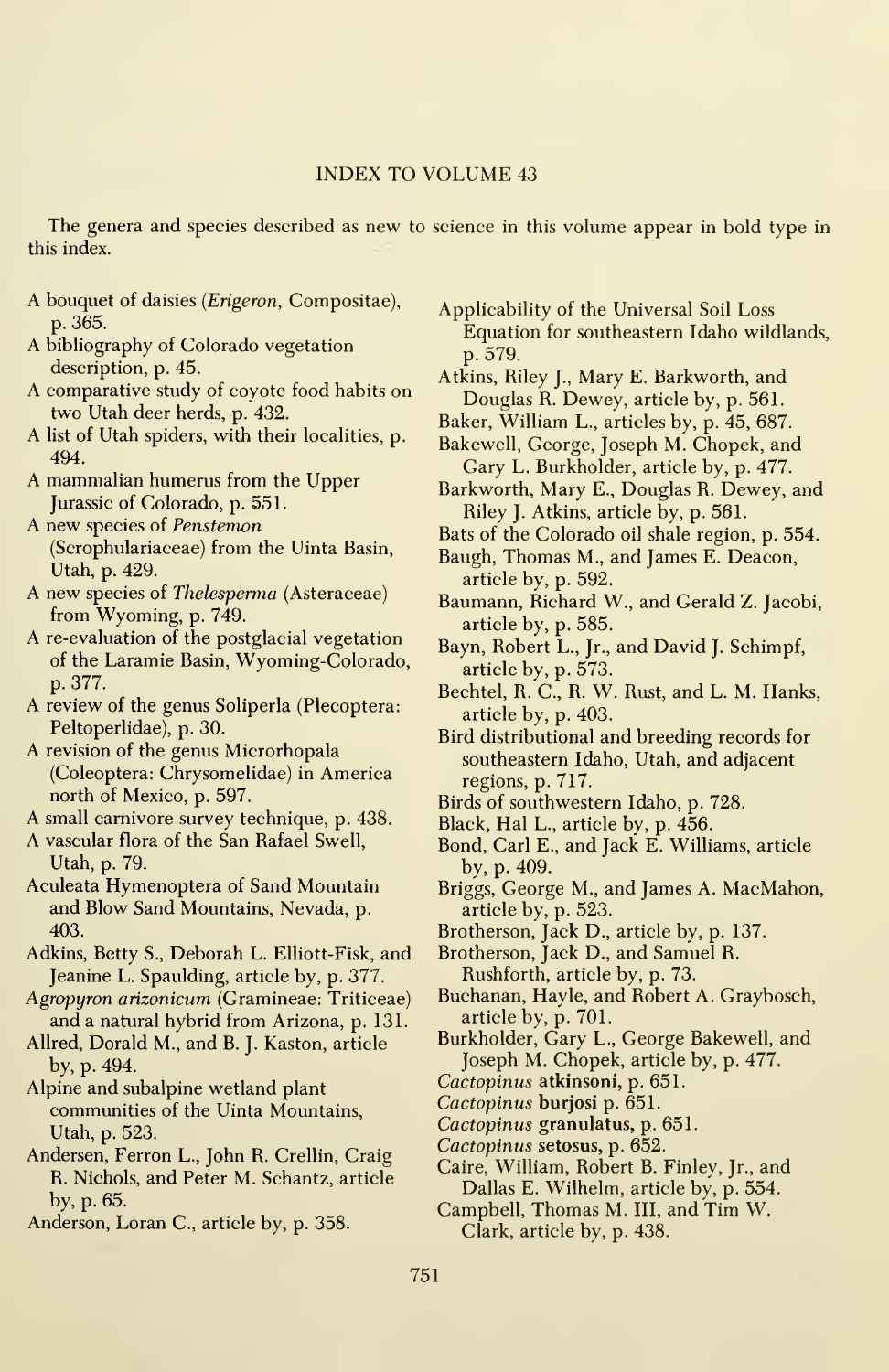- Campos, E. G., and R. B. Eads, article by, p. 168.
- Carphobius pilifer, p. 652.
- Chaetophloeus confinis, p. 652.
- Chopek, Joseph M., George Bakewell, and Gary L. Burkholder, article by, p. 477.
- Chramesus exilis, p. 653.
- Chramesus exul, p. 653.
- Chramesus securus, p. 653.
- Chramesus tibialis, p. 654.
- Clark, Shawn M., article by, p. 597.
- Clark, Tim W., and Thomas M. Campbell III, article by, p. 438.
- Cnemonyx equihuai, p. 654.
- Cnemonyx evidens, p. 654.
- Cnesinus cornutus, p. 655.
- Cnesinus nebulosus, p. 655.
- Cnesinus parvicornis, p. 656.
- Coelidia cochloea, p. 672.
- Coelidia panamensis, p. 671.
- Coelidia retrorsa, p. 670.
- Coelidia simplex, p. 673.
- Coelidia tortula, p. 672.
- Collins, Patrick D., Kimball T. Harper, and Burton K. Pendleton, article by, p. 385.
- Comparative life history and floral characteristics of desert and mountain floras in Utah, p. 385.
- Comparative successional roles of trembling aspen and lodgepole pine in the Southern Rocky Mountains, p. 447.
- Crellin, John R., Ferron L. Andersen, Craig R. Nichols, and Peter M. Schantz, article by, p. 65.
- Daily and yearly movement of the Devil's Hole pupfish Cyprinodon diabolis Wales in Devil's Hole, Nevada, p. 592.
- Deacon, James E., and Thomas M. Baugh, article by, p. 592.
- Deer mouse, Peromyscus maniculatus, and associated rodent fleas (Siphonaptera) in the arctic-alpine life zone of Rocky Mountain National Park, Colorado, p. 168.
- Dendrosinus mexicanus, p. 656.
- Despain, Del W., and Grant A. Harris, article by, p. 421.
- Dewey, Douglas R., Mary E. Barkworth, and Riley J. Atkins, article by, p. 561.
- Differential utilization of bat boxes by house wrens {Troglodytes aedon), p. 456.
- Dom, Robert D., article by, p. 749.
- Dom, Robert D., Robert W. Lichvar, and Erwin F. Evert, article by, p. 739.
- Eads, R. B., and E. G. Campos, article by, p. 168.
- Elliott-Fisk, Deborah L., Betty S. Adkins, and Jeanine L. Spaulding, article by, p. 377.
- Erigeron awapensis, p. 365.
- Erigeron canaani, p. 366.
- Erigeron carringtonae, p. 366.
- Erigeron goodrichii, p. 366.
- Erigeron maguirei var. harrisonii, p. 367.
- Erigeron untermannii, p. 367.
- Erigeron wahwahensis, p. 368.
- Evaluation of a program to control hydatid disease in central Utah, p. 65.
- Evaluation of Draba oligosperma, D. pectinipila, and D. juniperina complex (Cruciferae), p. 441.
- Evaluation of varieties in Stanleya pinnata (Cruciferae), p. 684.
- Evert, Erwin F., Robert W. Lichvar, and Robert D. Dorn, article by, p. 739.
- Eye fluke {Diplostomum spathaceum) of fishes from the upper Salmon River near Obsidian, Idaho, p. 675.
- Findholt, Scott L., article by, p. 747.
- Finley, Robert B., Jr., William Caire, and Dallas E. Wilhelm, article by, p. 554.
- First nest records for the Plain Titmouse and Blue-gray Gnatcatcher in Wyoming, p. 747.
- Flora of the Lower Cretaceous Cedar Mountain Formation of Utah and Colorado, part I. Paraphyllanthoxylon utahense, p. 394.
- Flora of the Stansbury Mountains, Utah, p. 619.
- Floristics of the upper Walker River, California and Nevada, p. 93.

Food of larval Tui chubs, Gila bicolor, in Pyramid Lake, Nevada, p. 175.

- Frost, Herbert H., Clayton M. White, Dennis L. Shirley, G. Merrill Webb, and Richard D. Porter, article by, p. 717.
- Galat, David L., and Nancy Vucinich, article by, p. 175.
- Goodrich, Sherel, article by, p. 531.
- Goodrich, Sherel, and Stanley L. Welsh, article by, p. 375.
- Graybosch, Robert A., and Hayle Buchanan, article by, p. 701.
- Yanks, L. M., R. W. Rust, and R. C. Bechtel, article by, p. 403.
- Hansen, Richard M., James G. MacCracken, and Daniel W. Uresk, article by, p. 660.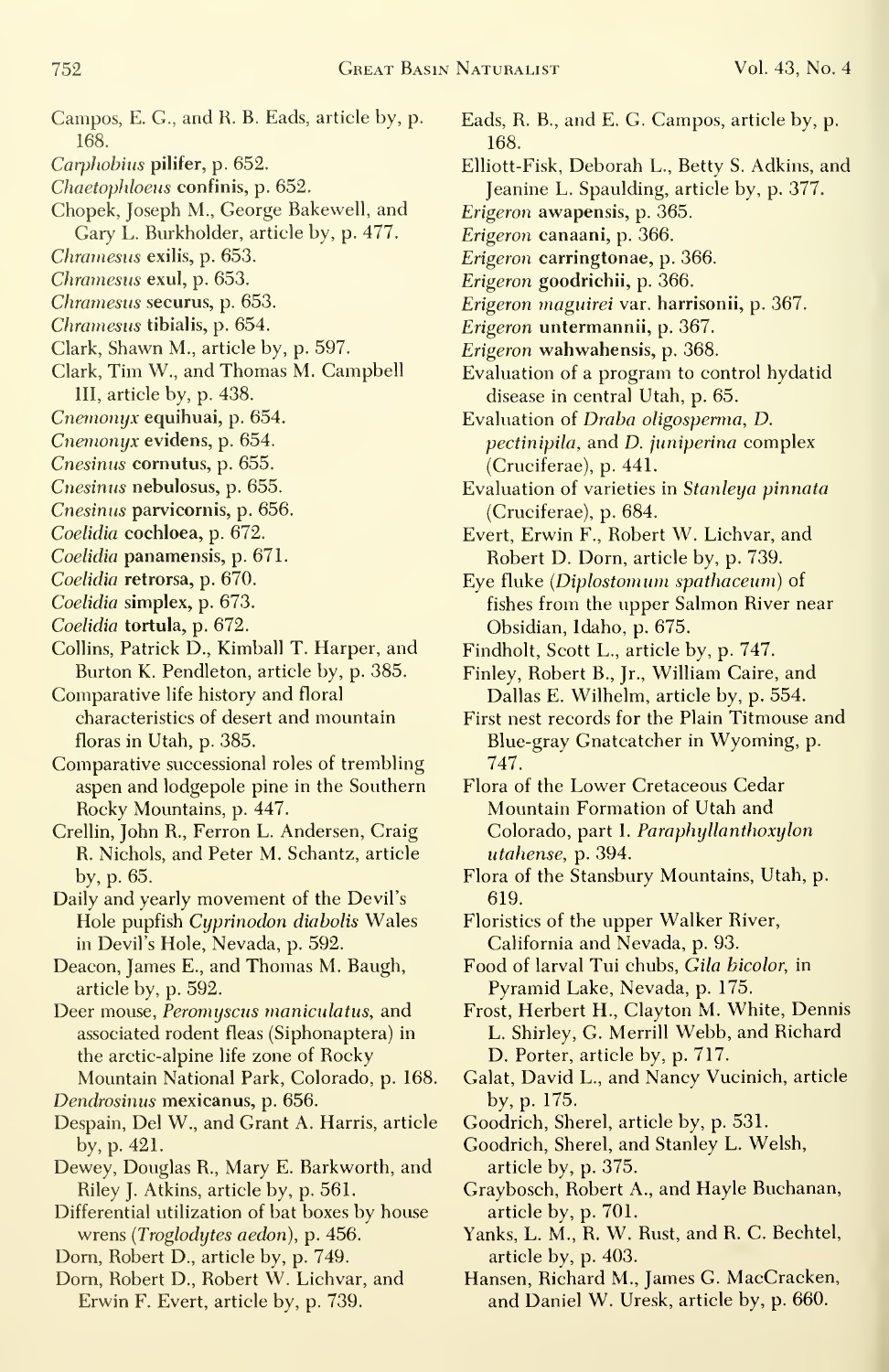- Haplopappus armerioides var. gramineus, p. 371.
- Haplopappus crispus, p. 359.
- Haplopappus crispus and H. zionis (Asteraceae): new species from Utah, p.
- 358.
- Harper, Kimball T., Patrick D. Collins, and Burton K. Pendleton, article by, p. 385.
- Harris, Grant A., and Del W. Despain, article by, p. 421.
- Harris, James G., article by, p. 79.
- Hart, E. Blake, and Michael Trumbo, article by, p. 492.
- Heckmann, Richard, article by, p. 675.
- Helm, William T., William F. Sigler, Paul A. Kucera, Steven Vigg, and Gar W. Workman, article by, p. 1.
- Holomuzki, Joseph R., article by, p. 475.
- Hymenoxys lapidicola, p. 373.
- Influence of cryptogamic crusts on moisture relationships of soils in Navajo National Monument, Arizona, p. 73.
- Jacobi, Gerald Z., and Richard W. Baumann, article by, p. 585.
- Jensen, James A., and Donald R. Prothero, article by, p. 551.
- Jensen, Mark E., article by, p. 579.
- Jones, Kenneth H., and Robert L. Mathiasen, article by, p. 741.
- Kaston, B. J., and Dorald M. Allred, article by, p. 494.
- Kennedy, Joseph L., article by, p. 713.
- Kramer Palouse natural area, p. 421.
- Kucera, Paul A., William F. Sigler, William T. Helm, Steven Vigg, and Gar W.
	- Workman, article by, p. 1.
- Lavin, Matt, article by, p. 93.
- Lichvar, Robert W., articles by, p. 441, 684.
- Lichvar, Robert W., Robert D. Dom, and Erwin F. Evert, article by, p. 739.
- Life history of the Lahontan cutthroat trout, Salmo clarki henshawi, in Pyramid Lake, Nevada, p. 1.
- Liparthrum mexicanum, p. 657.
- Liparthrum pruni, p. 657.
- MacCracken, James G., Daniel W. Uresk, and Richard M. Hansen, article by, p. 660.
- MacMahon, James A., and George M. Briggs, article by, p. 523.
- Maser, Chris, and Ronald S. Rohweder, article by, p. 425.
- Mathiasen, Robert L., and Kenneth H. Jones, article by, p. 741.
- Microrhopala rileyi, p. 609.
- Milton, N. M., and T. L. Purdy, article by, p. 457.
- Neese, Elizabeth, and Stanley L. Welsh, articles by, p. 373, 429, 700.
- New generic concepts in the Triticeae of the intermountain region: keys and comments, p. 561.
- New Haplopappus variety in Utah (Compositae), p. 371.
- New leafhopper species of Coelidia with a revised key and notes on homonymy and distribution (Homoptera: Cicadellidae, Coelidiinae), p. 669.
- New records for the vascular flora of Wyoming and Montana, p. 739.
- New species of Hymenoxys and Perityle (Compositae) from Utah, p. 373.
- New synonymy and new species of American bark beetles (Coleoptera: Scolytidae), part IX, p. 647.
- New taxa in Thelesperma and Townsendia (Compositae) from Utah, p. 369.
- New variety of Opuntia basilaris (Cactaceae) from Utah, p. 700.
- New variety of Stephanomeria tenuifolia (Compositae) from Utah, p. 375.
- Nichols, Craig R., Ferron L. Andersen, John R. Crellin, and Peter M. Schantz, article by, p. 65.
- Nielson, Mervin W., article by, p. 669.
- Notes on reproduction of the side-blotched lizard Uta stansburiana stansburiana in southwest Idaho, p. 477.
- Observations on alpine vegetation near Schoolroom Glacier, Teton Range, Wyoming, p. 483.
- Parker, Albert J., and Kathleen C. Parker, article by, p. 447.
- Parker, Kathleen C, and Albert J. Parker, article by, p. 447.
- Pederson, Jordan C, article by, p. 445.
- Pederson, Jordan C, and R. Gary Tuckfield, article by, p. 432.
- Pendleton, Burton K., Patrick D. Collins, and Kimball T. Harper, article by, p. 385.
- Penstemon flowersii, p. 429.
- Perityle specuicola, p. 373.
- Phloeotribus geminus, p. 657.
- Plant and soil relationships in two hydrothermally altered areas of the Great Basin, p. 457.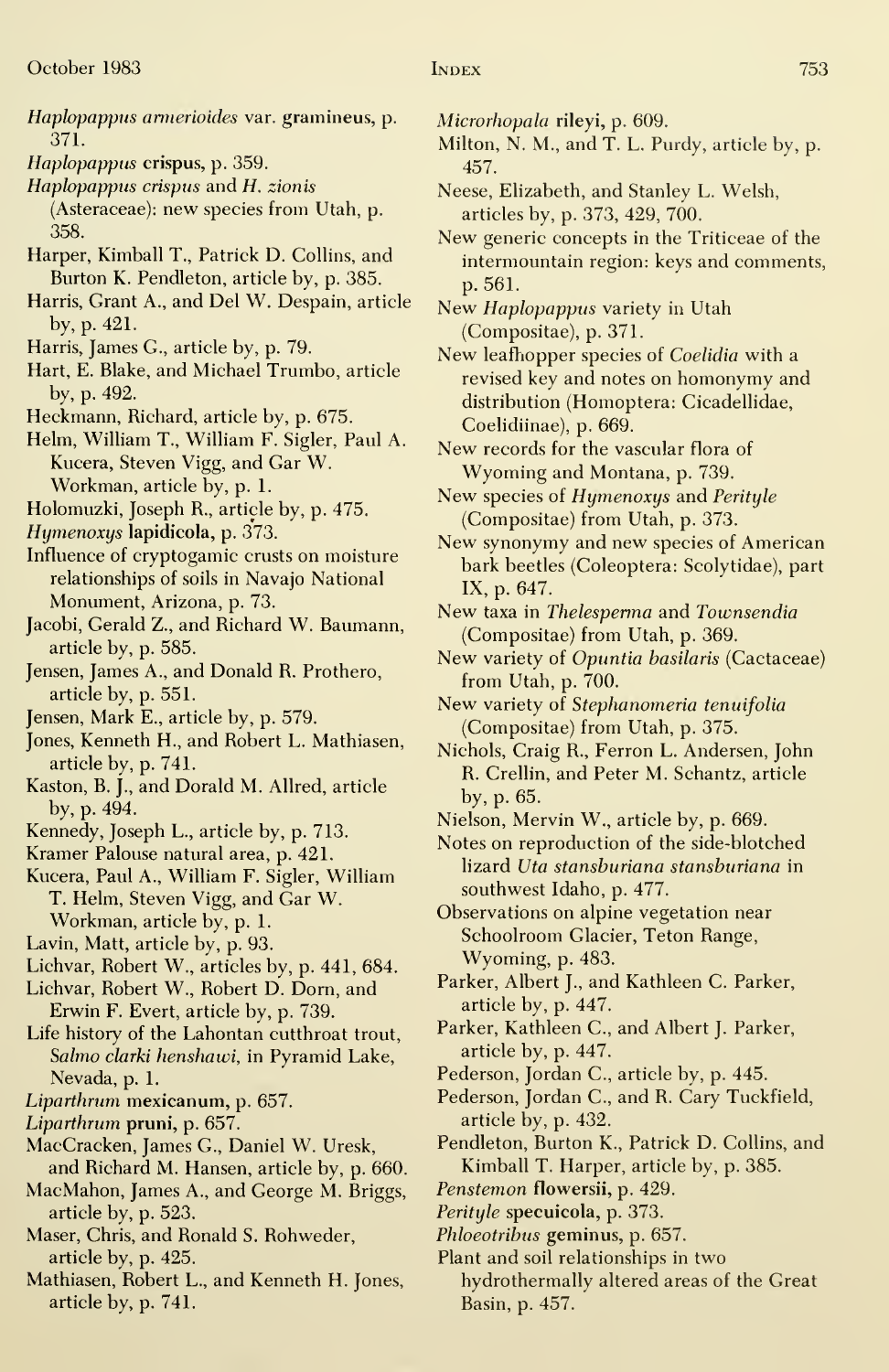- Plant community variability on a small area in southeastern Montana, p. 660.
- Plasticity and polymorphism in seed germination of Mimulus guttatus (Scrophulariaceae), p. 470.
- Porter, Richard D., Clayton M. White, Herbert H. Frost, Dennis L. Shirley, and G. Merrill Webb, article by, p. 717.
- Predatory behavior of larval Ambystoma tigrinum nebulosum on Limnephilus (Trichoptera) larvae, p. 475.
- Presence of maxillary canine teeth in mule deer in Utah, p. 445.
- Pronghom responses to hunting coyotes, p. 88.
- Prothero, Donald R., and James A. Jensen, article by, p. 551.
- Purdy, T. L., and N. M. Milton, article by, p. 457.
- Pycnarthrum amersum, p. 658.
- Pyrah, Grant L., article by, p. 131.
- Range extensions for two dwarf mistletoes (Arceuthobium spp.) in the southwest, p. 741.
- Reproductive attributes of some Rocky Mountain subalpine herbs in successional context, p. 573.
- Reynolds, Timothy D., article by, p. 88.
- Reynolds, Timothy D., and Daniel A. Stephens, article by, p. 728.
- Rohweder, Ronald S., and Chris Maser, article by, p. 425.
- Rushforth, Samuel R., and Jack D. Brotherson, article by, p. 73.
- Rust, R. W., L. M. Hanks, and R. C. Bechtel, article by, p. 403.
- Schantz, Peter M., Ferron L. Andersen, John R. Crellin, and Craig R. Nichols, article by, p. 65.
- Schimpf, David J., and Robert L. Bayn, Jr., article by, p. 573.
- Scolytodes plumericolens, p. 658.
- Scolytodes retifer, p. 658.
- Seasonal growth of the Tui chub, Gila
- bicolor, in Pyramid Lake, Nevada, p. 713. Shaw, Richard J., and John R. Spence, article by, p. 483.
- Shirley, Dennis L., Clayton M. White, Herbert H. Frost, G. Merrill Webb, and Richard D. Porter, article by, p. 717.
- Sigler, William F., William T. Helm, Paul A. Kucera, Steven Vigg, and Gar W. Workman, article by,  $p \mid 1 / /$  $J^{\prime}$   $\cup$   $\uparrow$   $\uparrow$
- Smith, Frank J., and Stanley L. Welsh, article by, p. 371.
- Soliperla sierra, p. 36.
- Soliperla tillamook, p. 41.
- Some aspects of the presettlement vegetation of the Piceance Basin, Colorado, p. 687.
- Spaulding, Jeanine L., Deborah L. Elliott- Fisk, and Betty S. Adkins, article by, p. 377.
- Species composition, distribution, and phytosociology of Kalsow Prairie, a mesic tall-grass prairie in Iowa, p. 137.
- Spence, John R., and Richard J. Shaw, article by, p. 483.
- Stark, Bill P., article by, p. 30.
- Status and life history notes on the native fishes of the Alvord Basin, Oregon and Nevada, p. 409.
- Stephanomeria tenuifolia var. uintahensis, p. 375.
- Stephens, Daniel A., and Timothy D. Reynolds, article by, p. 728.
- Stokes, W. L., G. F. Thayne, and W. D. Tidwell, article by, p. 394.
- Taye, Alan C, article by, p. 619.
- Thayne, G. F., W. D. Tidwell, and W. L. Stokes, article by, p. 394.
- Thelosperma pubescens, p. 749.
- Thelosperma subnudum var. alpinum, p. 369.
- Tidwell, W. D., G. F. Thayne, and W. L. Stokes, article by, p. 394.
- Townsendia jonesii var. lutea, p. 369.
- Townsendia montana var. caelilinensis, p. 370.
- Trumbo, Michael, and E. Blake Hart, article by, p. 492.
- Tuckfield, R. Gary, and Jordan C. Pederson, article by, p. 432.
- Uresk, Daniel W., James G. MacCracken, and Richard M. Hansen, article by, p. 660.
- Utah flora: Compositae (Asteraceae), p. 179.
- Utah flora: Salicaceae, p. 531.
- Vegetative types and endemic plants of the Bryce Canyon Breaks, p. 701.
- Vickery, Robert K., Jr., article by, p. 470.
- Vigg, Steven, William F. Sigler, William T. Helm, Paul A. Kucera, and Gar W. Workman, article by, p. 1.
- Vucinich, Nancy, and David L. Galat, article by, p. 175.
- Webb, G. Merrill, Clayton M. White,

Herbert H. Frost, Dennis L. Shirley, and

Richard D. Porter, article by, p. 717.